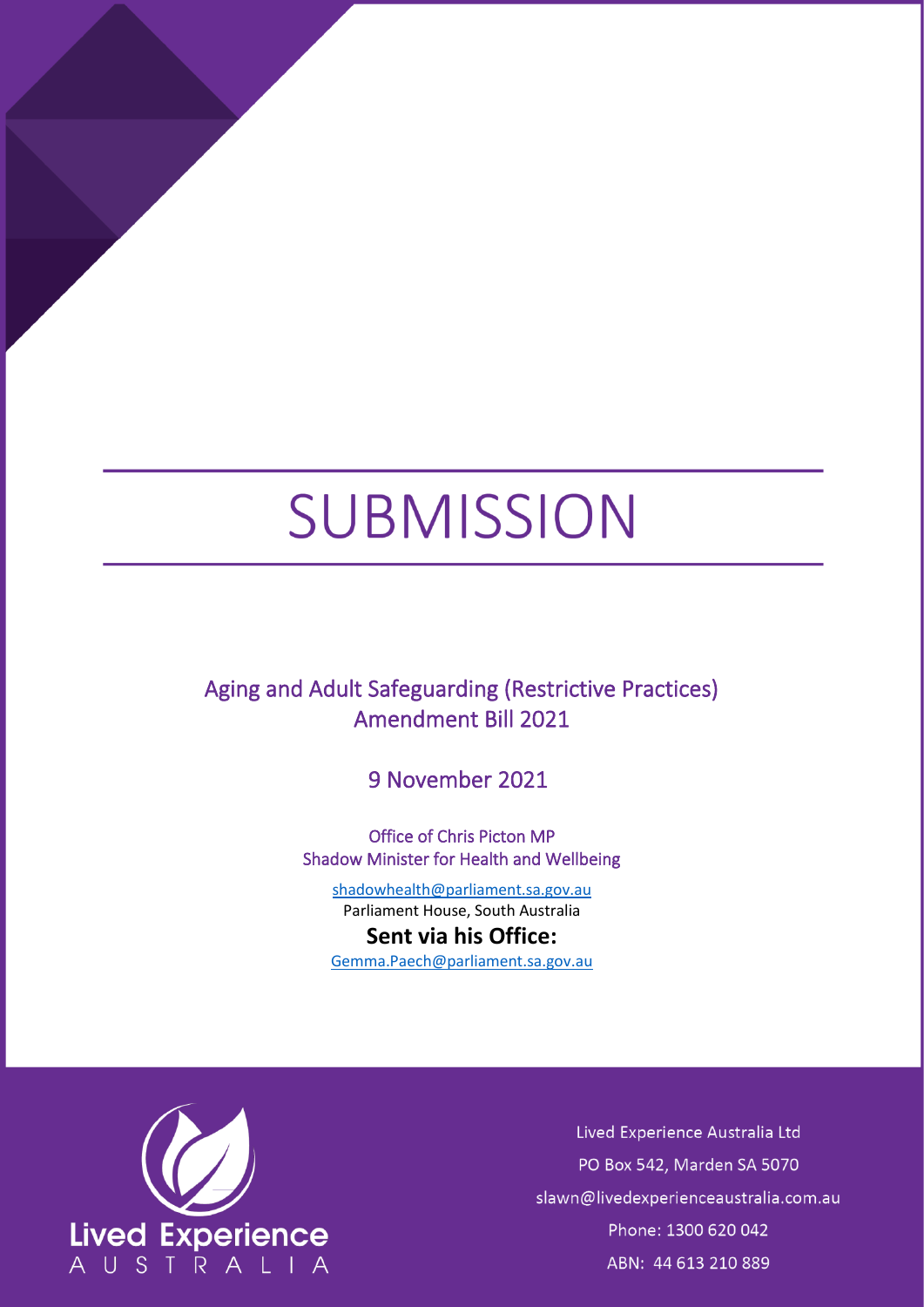## 1. Introduction

Lived Experience Australia (hereafter LEA) is a national representative organisation for Australian mental health consumers and carers, formed in 2002 with a focus on the private sector. Our core business is to advocate for systemic change, empowerment of consumers in their own care, promoting engagement and inclusion of consumers and carers within system design, planning and evaluation and most importantly, advocating for consumer choice and family and carer inclusion.

## 2 Comments on the Amendment Bill 2021

Lived Experience Australia (LEA) welcomes this **Bill to amend the** *Aging and Adult Safeguarding Act*  **1995.** We commend the Hon John Darley MLC for his excellent capture of several key issues of concern to mental health consumers and their family carers, and no doubt to the wider community associated with this issue. His summation of the concerns raised by Dementia Australia in their submission to the Royal Commission on People with a Disability, in August 2020, resonate strongly with us as consumers and family carers of people who experience mental health challenges in the population, and more broadly.

They also resonate with our Executive Director, Prof Sharon Lawn who has the current privilege of supervising Emeritus Professor Eimear Muir-Cochrane, arguably Australia's leading expert on seclusion and restraint in mental health contexts, in her 2<sup>nd</sup> PhD on the topic at hand. The SafeWards model that Prof Muir-Cochrane has critiqued and proposed as useful for overcoming a range of concerns about the use of restrictive practices in mental health, may offer some useful considerations for the residential aged care setting. The SafeWards model places strong emphasis on the nature of the relationship between staff and residents/inpatients, whilst also acknowledging the complexity of factors at play that need to be considered and examined at the micro (person-staff engagement) level, the meso (physical environment, structure, routine, and activities) level and macro level (regulatory framework) level.

Whilst we fully understand and acknowledge the need for restrictive practices in some contexts, we welcome any measures that reduce the use of restrictive practices in all of its forms. We note that the Bill is inclusive of the overt forms but also, and equally important, the less obvious forms of restrictive practice that may have unintentionally become part of everyday practice routines for aged care facilities and their staff in how they use medications, how entry and exit to their facilities is managed, staffing routines, and so forth. These more subtle forms of restrictive practice can often go unchallenged as part of the practice culture of organisations and ignoring them can mean that the meaningful implementation of improvements is challenging, with little tangible improvement in human rights of this highly vulnerable population.

Our interest, and concern, is for all residents in aged care facilities, supported accommodation, or those supported in the community who may be subject to restrictive practices, but particularly for individuals who may also experience co-occurring mental health challenges. They are already a highly marginalised and potentially stigmatised group within the aged care sector where many staff do not have more specialised mental health understanding, expertise and training. They are also highly likely to have experienced significant marginalisation prior to entering aged care facilities, to have fewer social networks of support (and importantly, family and friends who can advocate for them and have 'eyes' on what is occurring in their care within the facilities.

We note the foundations underpinning the use of restrictive practices; that they are only to be used in limited circumstances, as a last resort, in the least restrictive way and for the shortest possible time. Restrictive practices are to be limited to circumstances where a person may be at risk of harm to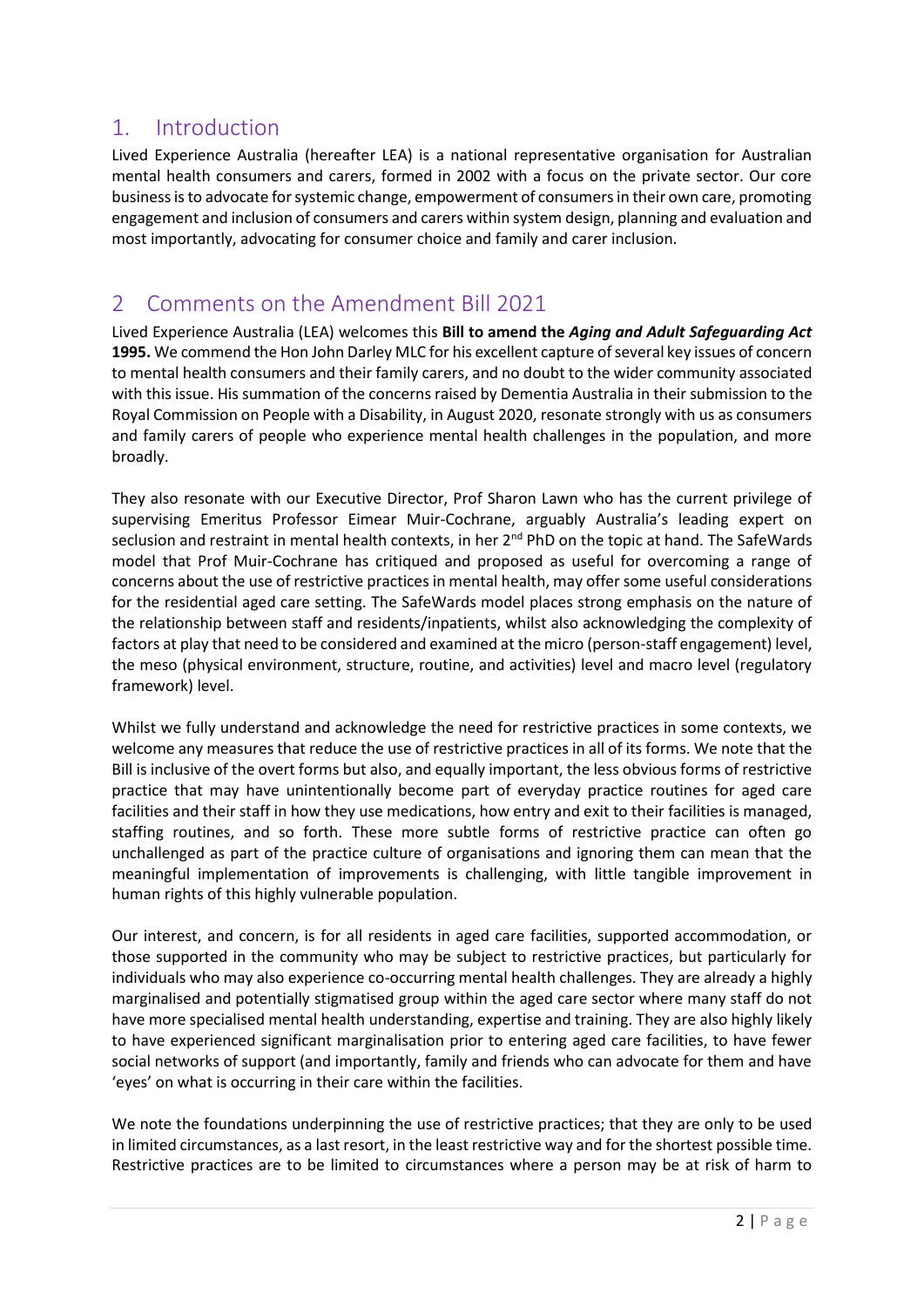themselves or others. Restrictive practices must be consistent with a person's human rights and proportionate and balanced between the level of risk of harm and the negative consequences arising from the restrictive practices. Restrictive practices must be undertaken in a manner that maximises the opportunity for positive outcomes and aims to reduce or eliminate the need for their use. Restrictive practices must never be used as a punishment or for the convenience of others. Similarly, restrictive practices must not be used to address inadequate staffing levels or lack of adequate equipment or facilities. These foundational principles are heartening to see, though we have concern for their operationalisation into everyday practice in aged care facilities where we know that the level of skills and staff resources to ensure the intention of these principles is met is a challenge.

Like the Hon John Darley MLC, we find it highly disturbing to read that half of the residents in residential care are receiving antipsychotic medicine, seemingly to sedate them and restrict their movement and activity levels. As a national peak organisation representing mental health consumers and carers, we are acutely aware of the iatrogenic effects of anti-psychotic medications on people of all ages with mental health challenges and have even greater concern for their impact on frail elderly. We have concern that 37C (2)(c) of the Amendment Bill regarding the use of medication prescribed for a diagnosed mental disorder as falling outside of the restrictive practice definition in the aged care context. We know from experience, how readily a 'mental disorder' diagnosis can be given as a convenience in order to authorise the prescription of certain medications, particularly anti-psychotic medications. There is significant potential for conflation in practice with the use of PRN medications used within the guide of current agreed treatment.

These facilities are the residents' 'home' and every effort to maximise their quality of life and engagement in it should be promoted; otherwise, these individuals are likely to be viewed not as unique human individuals deserving of basic compassion and care, and the potential for abuse and neglect is heightened. We have learned from the Ann Smith case and from the Oakden example how easily human rights can be overlooked when people stop being seen as human beings. In the Oakden case, in addition to the more overt and horrific illustrations of poor care including, elder abuse, and the excessive use of seclusion and restraint without mandatory documentation, we also note what was documented in the nursing notes as 'floor time' (the practice of leaving disturbed patients on the floor with no nursing intervention by staff for long periods of time, in some cases). These inhumane practices, once openly known, were shocking and detailed the systemic failure of care for older people with mental health challenges and resulted in a renewed and sustained focus on the lack of adherence to least restrictive practices in mental health care as well as the need to report all incidences of seclusion and restraint.

We also have concern for resourcing and staffing and skill levels in these facilities. Until these issues are addressed, unauthorised restrictive practices are likely to continue in everyday practice, in spite of the Amendment Bill.

We note that the Bill establishes an authorisation process for positive behaviour management plans ensuring transparency and accountability. Again, we welcome this but have concern for its operationalisation within everyday practice, and the level of accountability to align practice with these plans. We note that, whilst the intention is to focus on supporting 'positive' behaviours, the overwhelming thrust of the criteria as written is about avoiding the negative and how to avoid restrictive practice. We also note in section 37R (2) that there is virtually no mention of the individual needs of the person or mention of understanding individualised concerns that may trigger distress and adverse behavioural responses. Surely understanding individualised histories and needs may in fact alleviate and potential forestall the very disturbing behaviours that can lead to staff resorting to use of restrictive practices. We also think that these positive behaviour management plans must have a stronger intention built in about continuous learning so that they evolve according to the needs of the person over time (37R (3)). With regard to 37R (4), we also believe that merely providing a copy